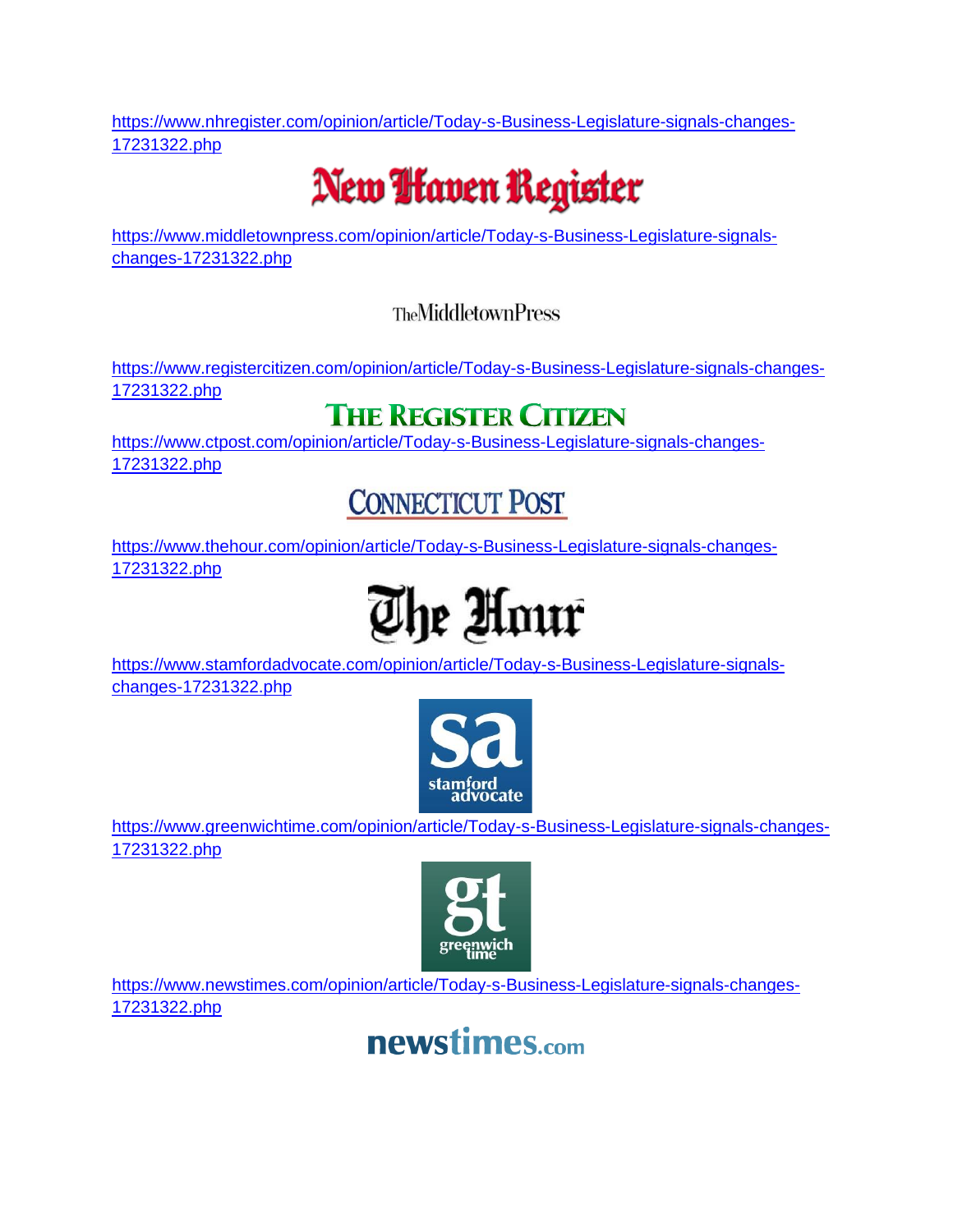[OPINION](https://www.nhregister.com/opinion/)

### Today's Business: Legislature signals changes to come on non-compete agreements

David A. Slossberg June 10 on the Internet and June 12, 2022, in print



David A. Slossberg; Contributed photo

The enforceability of non-compete agreements has been a source of tension in our courts for some time. These are agreements between businesses and their employees, preventing employees from working for a competitor, most often for approximately one year after their employment ends, in a defined geographic area.

In enforcing non-competes, judges have sought to balance the needs of businesses to prevent competitors from unfairly gaining confidential and protected knowledge of its former employees, with understandable reluctance to interfere with a worker's ability to earning a living. That balancing act has led to decisions in our courts limiting both the time period and geographical reach of non-competes, and creating standards for assessing whether the manner in which the business obtained the non-compete was fair.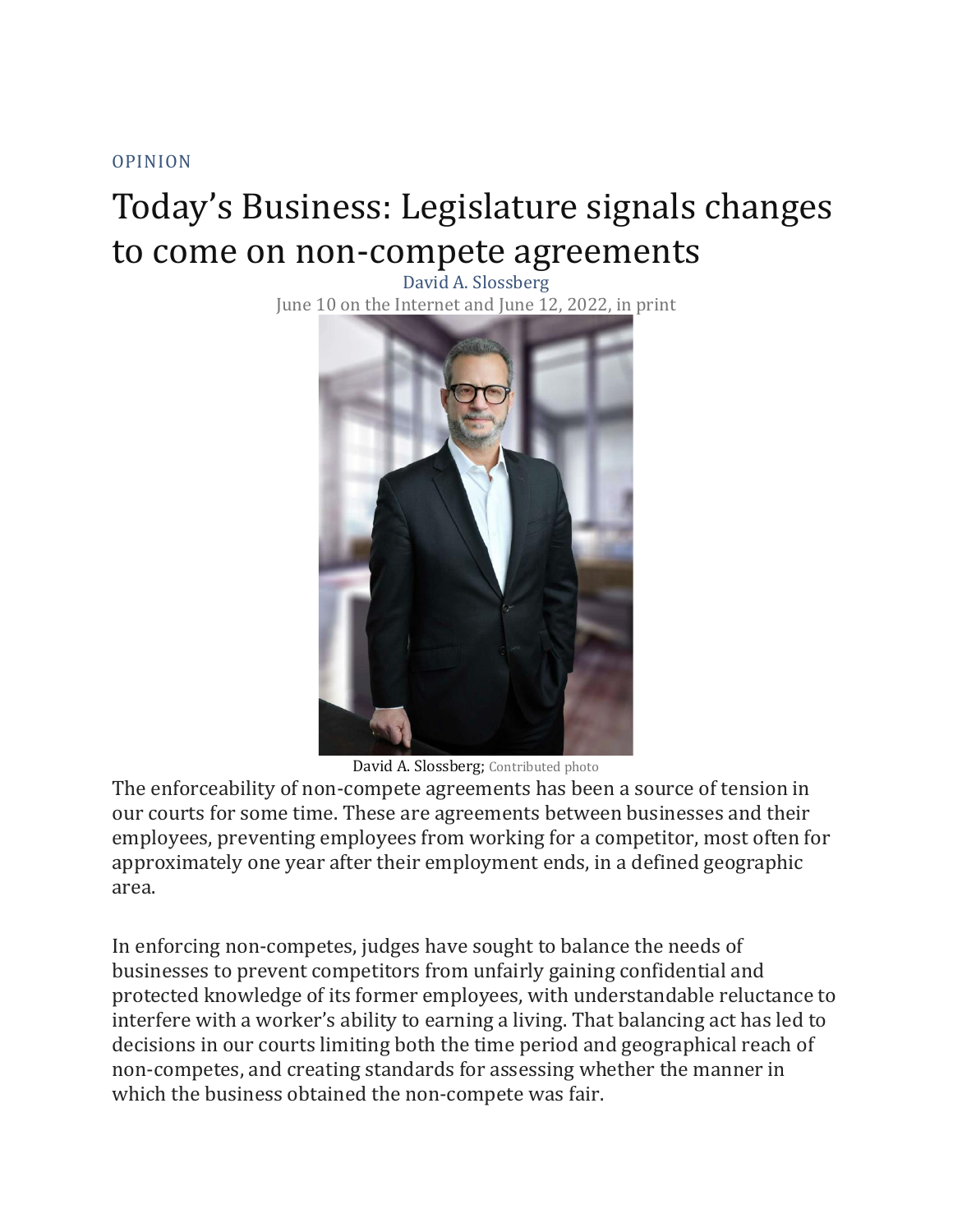After decades of court precedent concerning non-competes, during this last session the Connecticut legislature began to consider in earnest a statute to codify rules around non-compete agreements in the state. While not passed, the dominant draft legislation portends things to come. Thus, businesses should consider the proposed legislation as guidance in preparing and enacting noncompetes, as this can only strengthen a businesses' ability to enforce these agreements.

The proposed law includes a comprehensive framework for implementing noncompetes that is intended to provide clear guidance to employers, while protecting the interests of employees. Under this framework, non-compete agreements generally are limited to one year, with an exception allowing them to be extended up to two years as long as the employer provides its employee their usual compensation during that period. This formulation emphasizes the reasonableness of a one-year non-compete, but allows an employer to pay fair compensation for the longer period, thereby offsetting the potential harm to an employee who may be unable to work during that time.

Under the legislation as proposed, the agreement must be necessary to protect a legitimate business interest that could not be protected by less restrictive means, and cannot be more restrictive than necessary with regard to duration, geographic area, type of work and type of employer. The agreement must be in writing, provided to the employee with at least 10 days to consider whether to sign. It would have to be signed separately from any underlying employment contract and contain certain enumerated rights, including the right to seek counsel and report the agreement to the attorney general.

If a non-compete is added to an existing contract, it must contain suitable consideration independent from continuation of employment. Employers would be prohibited from including a forum-selection clause with a venue outside Connecticut or otherwise interfering with public policy.

Additionally, under the current draft legislation, no employer could require an employee to sign a non-compete unless that employee earns three times the minimum wage (five times the minimum wage for independent contractors). The employer cannot include a geographic area or type of work restriction if the employee has not performed those particular services within that area within the past two years.